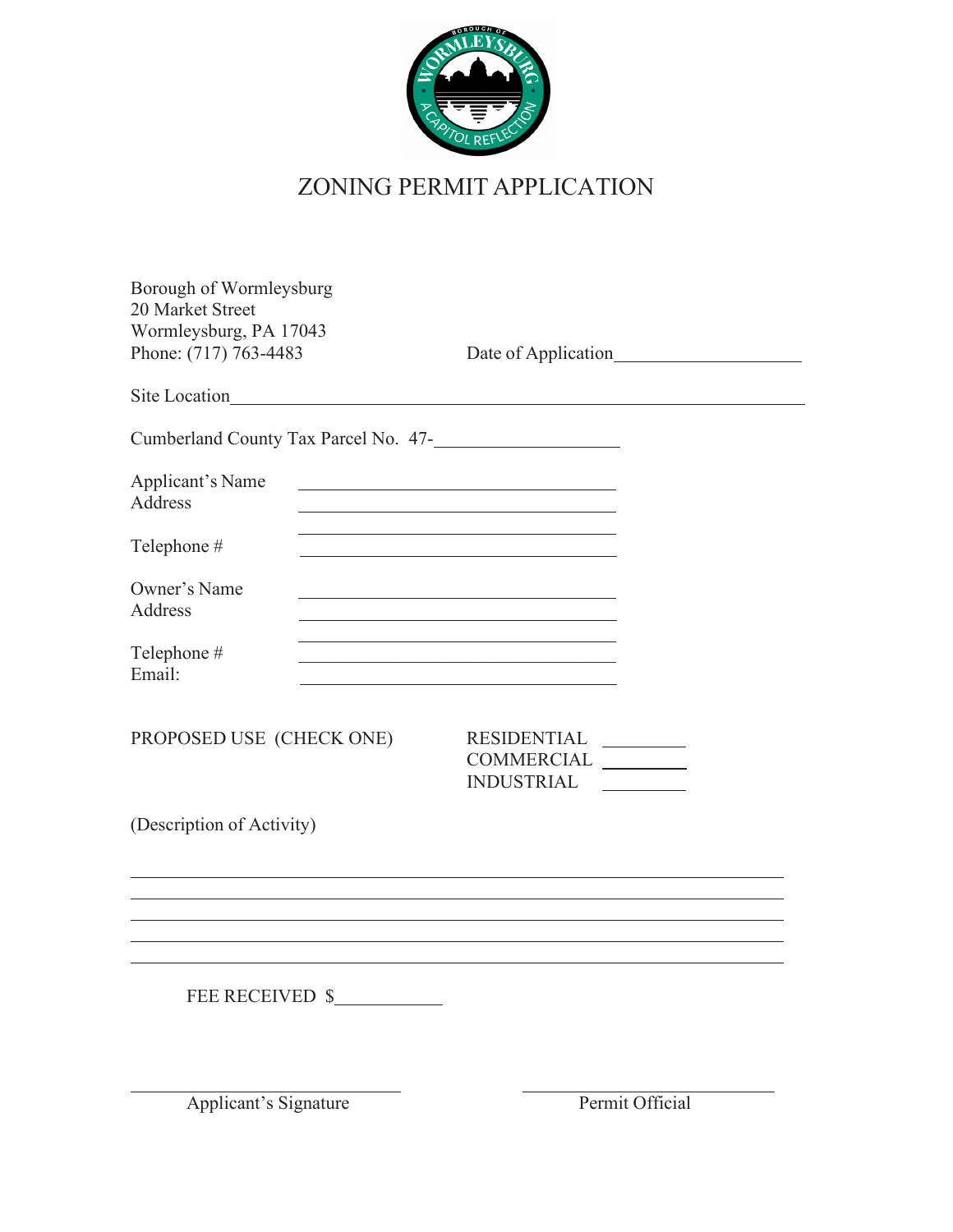| SITE OF PLOT PLAN DATA                                         | ZONING DISTRICT                                                                                                                                                                                                                                                                                |  |  |  |  |  |  |  |  |
|----------------------------------------------------------------|------------------------------------------------------------------------------------------------------------------------------------------------------------------------------------------------------------------------------------------------------------------------------------------------|--|--|--|--|--|--|--|--|
|                                                                |                                                                                                                                                                                                                                                                                                |  |  |  |  |  |  |  |  |
| Number of Structures Activity Affects                          | <u> 1980 - Jan Samuel Barbara, poeta establecea establecea establecea establecea establecea establecea establecea</u>                                                                                                                                                                          |  |  |  |  |  |  |  |  |
| Number of Occupied Units, Businesses, Etc<br>In All Structures | <u> 1989 - Johann Stein, marwolaethau a bhann an t-Albann an t-Albann an t-Albann an t-Albann an t-Albann an t-Al</u>                                                                                                                                                                          |  |  |  |  |  |  |  |  |
|                                                                |                                                                                                                                                                                                                                                                                                |  |  |  |  |  |  |  |  |
| Utility Systems Affected and Proposed                          | <u> 1989 - Johann Barn, fransk politik fotograf (d. 1989)</u>                                                                                                                                                                                                                                  |  |  |  |  |  |  |  |  |
|                                                                | <u> 1989 - Johann Stoff, deutscher Stoff, der Stoff, der Stoff, der Stoff, der Stoff, der Stoff, der Stoff, der S</u>                                                                                                                                                                          |  |  |  |  |  |  |  |  |
| DEPARTMENT REVIEW COMMENTS                                     | (Official Use Only)<br><u> 1989 - Andrea Santa Andrea Andrea Andrea Andrea Andrea Andrea Andrea Andrea Andrea Andrea Andrea Andrea Andr</u><br>,我们也不会有什么。""我们的人,我们也不会有什么?""我们的人,我们也不会有什么?""我们的人,我们也不会有什么?""我们的人,我们也不会有什么?""我们的人<br><u> 1989 - Johann Stoff, amerikansk politiker (d. 1989)</u> |  |  |  |  |  |  |  |  |
|                                                                | ,我们也不会有什么。""我们的人,我们也不会有什么?""我们的人,我们也不会有什么?""我们的人,我们也不会有什么?""我们的人,我们也不会有什么?""我们的人<br><u> 1989 - Andrea Santa Andrea Andrea Andrea Andrea Andrea Andrea Andrea Andrea Andrea Andrea Andrea Andrea Andr</u>                                                                                       |  |  |  |  |  |  |  |  |
|                                                                |                                                                                                                                                                                                                                                                                                |  |  |  |  |  |  |  |  |
|                                                                |                                                                                                                                                                                                                                                                                                |  |  |  |  |  |  |  |  |
|                                                                | <u> 1980 - Johann Barn, mars ann an t-Amhain Aonaich an t-Aonaich an t-Aonaich ann an t-Aonaich ann an t-Aonaich</u><br>$D_{\alpha\beta}$ $\bigcap$ $\bigcap$ $\bigcap$ $\bigcap$ $\bigcap$ $\bigcap$ $\bigcap$ $\bigcap$ $\bigcap$                                                            |  |  |  |  |  |  |  |  |

Permit Official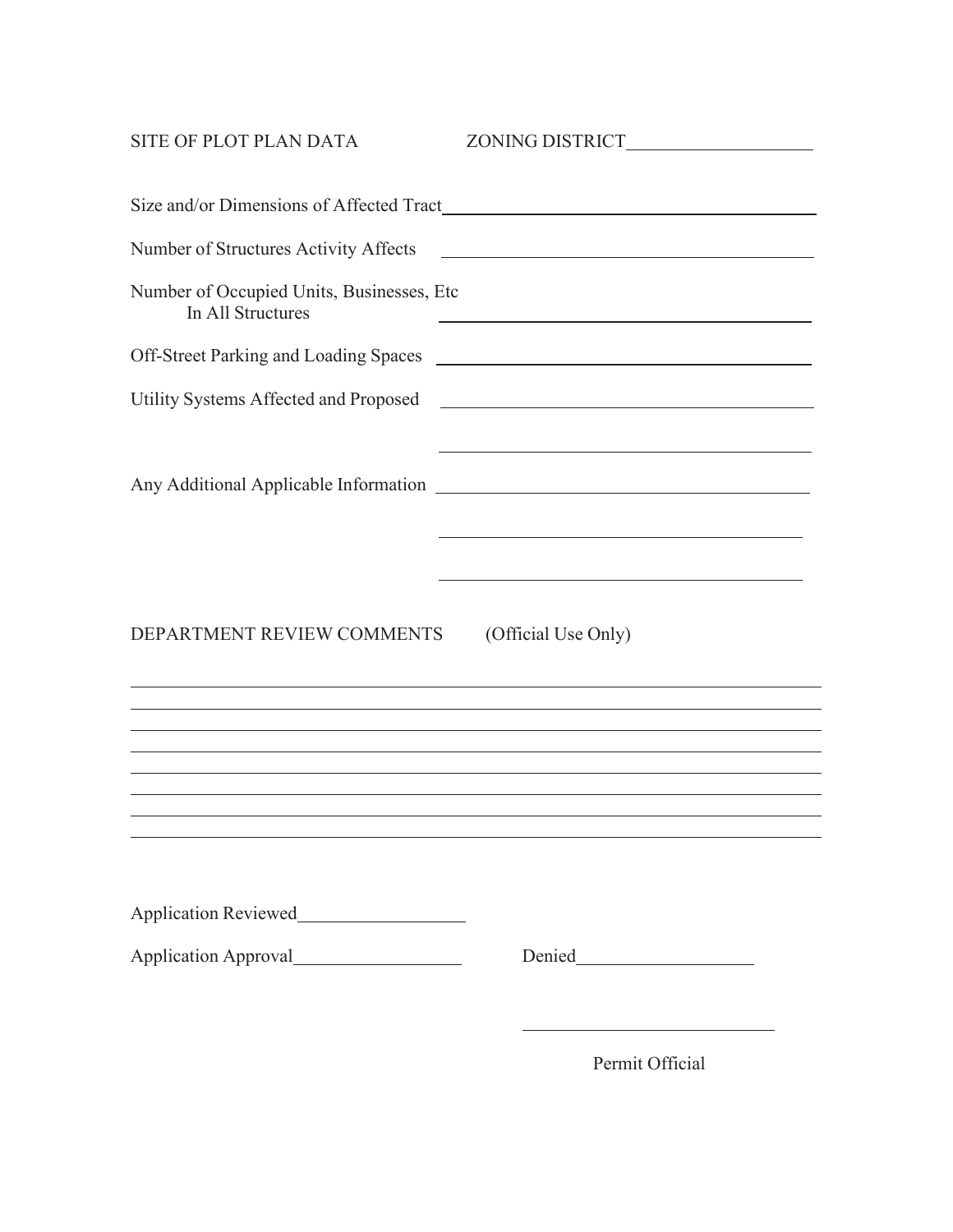## Application for all Zoning Permits

Applications shall contain a general description of the proposed work, development, use or occupancy of all parts of the structure or land and shall be accompanied by plans. All applications should be verified to contain all this information, but zoning officer has discretion as to required detail, as follows:

- Dimensions and shape of lot to be developed
- Location and dimensions of any structures to be erected constructed and altered.
- Existing and proposed uses, including the number of occupied units, businesses, etc., all structures are designed to accommodate.
- Off-street parking and loading spaces.
- Utility systems affected and proposed.
- Alterations or development of any improved or unimproved real estate.
- The size of structures and the number of employees anticipated.
- Any other lawful information that may be required by the Zoning Officer to determine compliance with this chapter.
- Copies of any applicable approved subdivision of land development plans.

If the proposed activity requiring a zoning permit, other than as regulated in 204-23E, is located within the Floodplain Zone, that following information is specifically required to accompany all applications, as prepared by licensed professional:

- The accurate location and elevation of the floodplain and floodway.
- The elevation, in relation to the National Geodetic Vertical Datum of 1929 (NGVD), of the lowest floor, including basements.
- The elevation, in relation to the NGVD, to which all structures and utilities will be flood proofed or elevated.
- Flood proofing. Where flood proofing is proposed to be utilized for a particular structure, the zoning permit application shall be accompanied by document certified by a licensed professional engineer registered by the Commonwealth of Pennsylvania or a licensed professional architect.
- Registered by the Commonwealth of Pennsylvania certifying that the flood proofing methods used meet all applicable codes and ordinances.